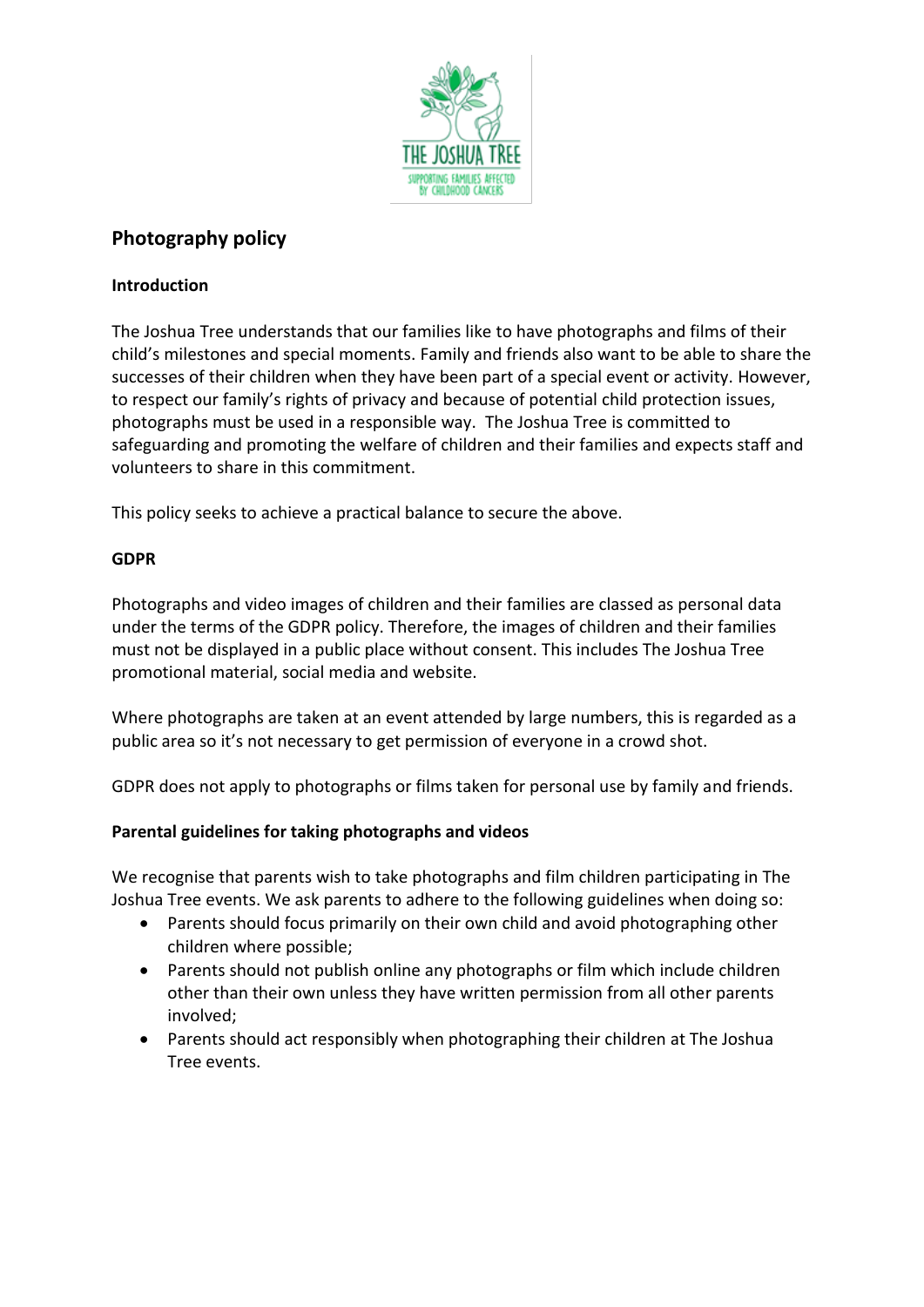

#### **General rules on using photographs of children**

- Parental consent must be obtained via our parental photo consent form;
- Where we have been informed that a child is subject to a court order then we will never use their image;
- We will ensure images are stored securely and only used by those authorised to do so;
- Ensure file names given to electronic images of children do not identify the child e.g. maryjones.jpg.

#### **Posting Photos and Videos on Social Media**

While the use of social media networks can give the user a sense of personal privacy, it is important to remember that none of these sites can offer complete protection of private information. The Joshua Tree therefore suggests parents be cautious about the type of information that they post on these sites and are regularly reminded not to post an image of anyone else's child.

#### **Commercial and Outside Photographers**

- Will be given a clear brief about what is considered appropriate in terms of content and behaviour by the member of staff supervising;
- Wear identification at all times;
- Will not have unsupervised access to children or one to one photo sessions;
- Will not solicit photo sessions outside the event or at a family's home.